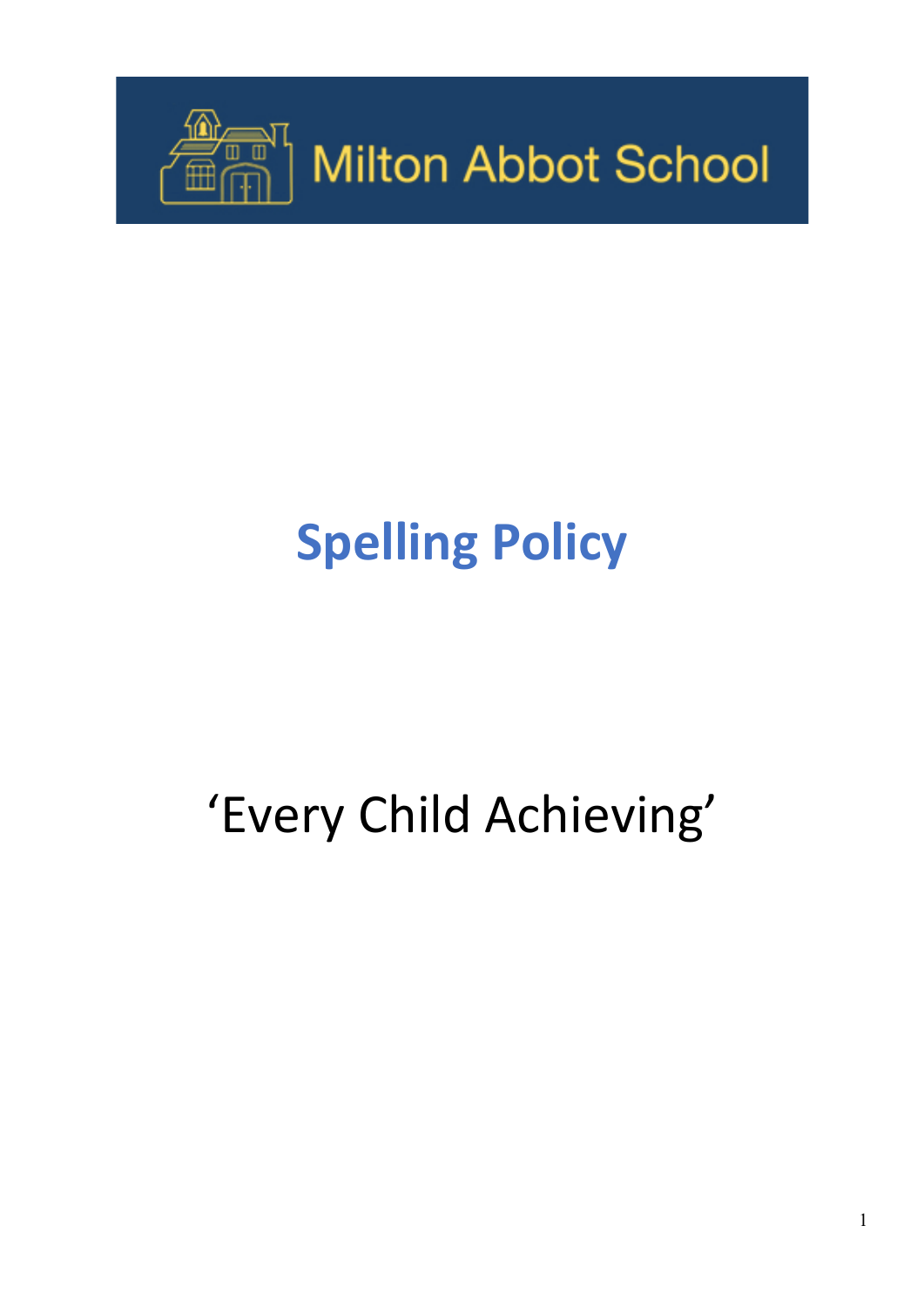# **SPELLING POLICY – MILTON ABBOT SCHOOL**

**This document has been written in conjunction with our whole school English Writing Curriculum Plan. As a key priority, spelling is a 'Golden Block' at Milton Abbot School, which means it is a fundamental skill that forms part of the foundation for all learning and so requires this more detailed policy.**

# **Aim**

At Milton Abbot School, we believe that good spelling skills underpin a child's enjoyment, confidence and accuracy when reading and writing. When a child lacks confidence and fluency with their spelling it can form a barrier to learning progress and achievement across all areas of learning. It is an essential skill that allows children to communicate their understanding in all curriculum subjects.

For pupils to develop into effective and confident spellers, they must:

- be taught through explicit teaching of spelling in dedicated lesson time
- maintain active engagement with spelling in all areas of learning correct spelling is expected every time a pupil writes
- develop and apply a range of spelling strategies
- be taught new spellings through effective modelling and dedicated vocabulary teaching as part of every teaching sequence: we make time for words!
- be confident and competent with spelling rules in their writing and reading, forming links across different areas of learning. Teachers are expected to plan spelling and vocabulary links across the curriculum but also respond effectively when such links spontaneously arise in class
- be given dedicated time to practice class lists and any target spellings so that they can correctly apply these accurately and confidently
- complete regular assessments to ensure they are making rapid progress from their individual starting points and that this regular analysis of pupils' spelling ensures that support is provided, tailored to the specific needs of the child or year group

## **The Teaching and Learning of Spelling at Milton Abbot**

#### **'Read, Write Inc.' - Early Years Foundation Stage / Reception, Year 1 and Year 2 (Year 2 where appropriate)**  At Milton Abbot School, we believe that phonics teaching should be:

#### systematic, interactive, practical, engaging.

Our school follows the systematic approach laid out in 'Read, Write Inc.' (RWI) which is designed to meet the requirements of the National Curriculum (2014). Teachers plan phonics to ensure progression and high-quality teaching. Children are assessed and grouped every 6 weeks to ensure they are learning at the correct level and to ensure gaps are addressed quickly. All children will practise spelling during their phonics session, this is recorded in books as evidence. Children will have RWI sound always mats available when writing across the curriculum.

- Phonological knowledge: including phonemic awareness
- Orthographic knowledge: understanding what is possible in letter order
- Etymological knowledge: knowing where words come from
- Morphological knowledge: knowing the meaningful parts of the word
- Semantic knowledge: knowing what words mean
- Visual knowledge: recognising the correct look of a word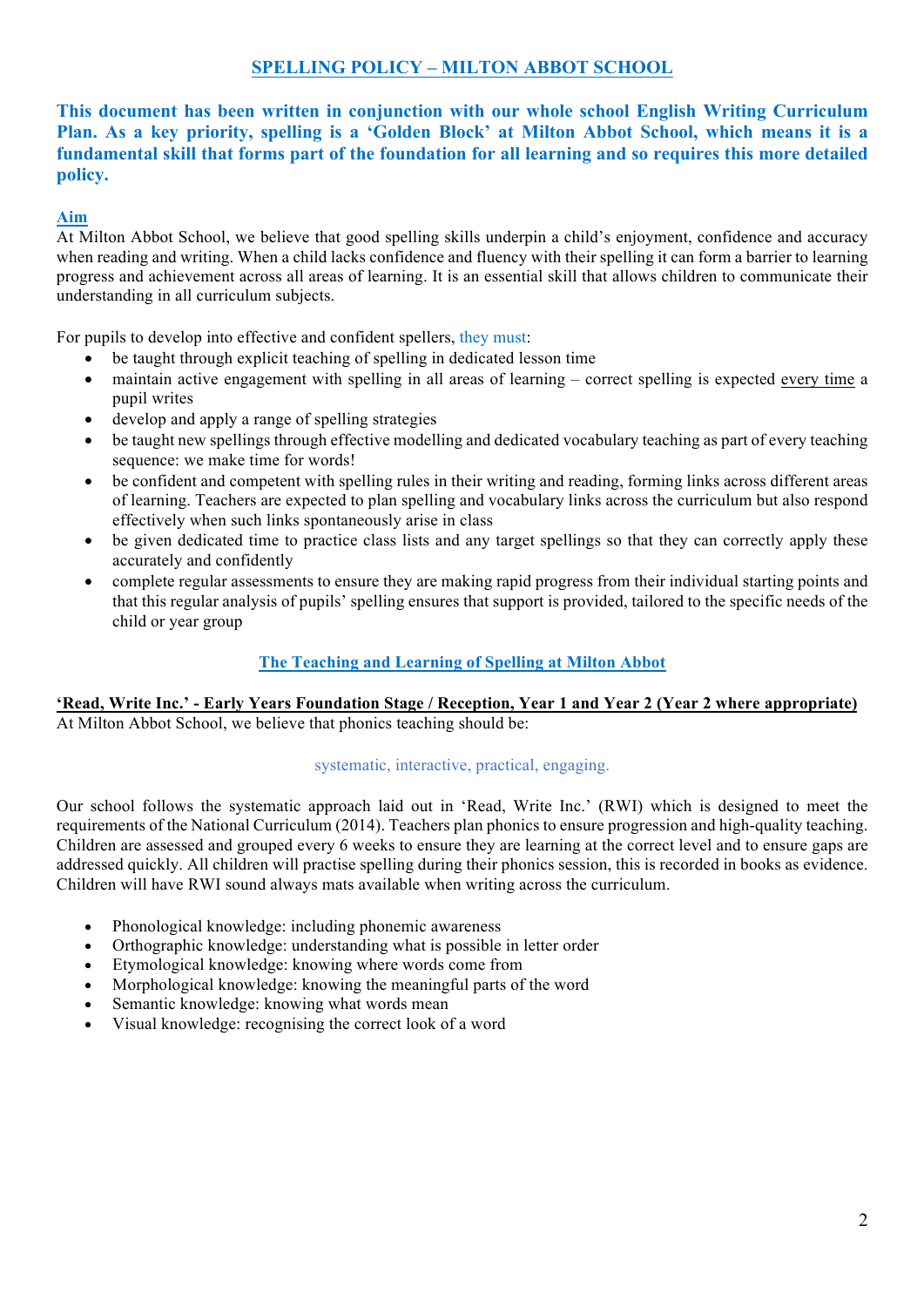# **Early Years Foundation Stage (Nursery / Reception) - Teaching and Learning**

- Teaching: Daily 20-minute phonics sessions are taught.
- Resources: GPC Spelling Chart and common exception words linked to 'Read Write Inc Phonics' visible and available in class as a teaching / learning aid.
- Home learning sound book with graphemes and phonemes taught to practice at home along with a fully decodable reading book linked to 'Read Write Inc Phonics'
- Evidence: English books will be used by Reception to demonstrate starting points and progress of several skills including application of phonics, essential to spelling progress.
- Assessment: Reception will complete baseline assessments for phonics in September. They will then complete a formal phonics assessment every half term, with ongoing informal assessment processes used to inform precision teaching.

# **Key Stage 1 - Teaching and Learning**

- Teaching: Daily 30-minute phonics session are taught. Weekly 'no-nonsense' sessions for Year 2 as well.
- Statutory Words: Children will have 6 words from their relevant year group statutory word list. They will practise these daily in class and at home. They will then be tested in school weekly. These words will also be a focus when children are writing, and children will be asked to correct if spelt incorrectly. Children will have access to a statutory word list when writing to support spelling.
- Resources: GPC Spelling Chart and common exception word linked to RWI visible and available in class as a teaching / learning aid.
- Home learning: Each child will have a sound book with the sounds they have learnt that week. They are encouraged to practice spelling words containing phonemes taught that week.
- Evidence: English books will be used and will provide evidence along with assessments.
- Assessment: In addition to weekly spelling tests children will complete summative spelling assessments each term (3 x per year) to ensure retention along with assessing their phonic/spelling application through work scrutiny. Teachers are expected to maintain a continuous review to close gaps and apply precision teaching.

**No Nonsense Spelling Programme - Year 3 through to Year 6**: From Year 2, our school follows the systematic approach laid out in 'No Nonsense Spelling' (see the provided link to the No Nonsense Spelling Pathway Year 2 to 6) to develop competent and confident spellers. The spelling lesson pathway is applied to ensure a consistent and systematic approach, as follows:

**Revise -** activate prior knowledge / Revisit previous linked learning

**Teach** - introduce the new concept / explain, investigate, model

**Practice** - individual/group work to extend/explore the concept and independently investigate

**Apply/assess** - assess through independent application. Explain and demonstrate understanding

## **Key Stage 2 - Teaching and Learning**

- Teaching: Spellings are taught 4 times a week. Each lesson is approximately 20 minutes.
- Statutory Words: Each child will have a spelling pack that remains with them from Year 3-6. This pack contains a 'Have-a-go' book, a copy of the relevant year group's Statutory Words and a spelling bookmark. Dedicated spelling practice time is allocated within the school's timetable for the practicing of these words. Children will be assessed on previous year group Statutory Words at the start of the academic year and a personalised approach will ensure a rigorous and systematic approach is adopted.
- Resources: The children will be taught how to use and have access to dictionaries / thesauruses, access to their spelling pack and red box words displayed (non-negotiable/focus words).
- Home learning: Each child will have a home learning spelling practice book. This will go home each Friday and will contain ten words to practice. Five of these words are linked to the spelling pattern being taught as part of the No Nonsense Spelling programme and the other five will personalised from their statutory word list.
- Evidence: English books will provide evidence along with assessments (as detailed).
- Assessment: In addition to weekly spelling tests children will complete summative spelling assessments each term.